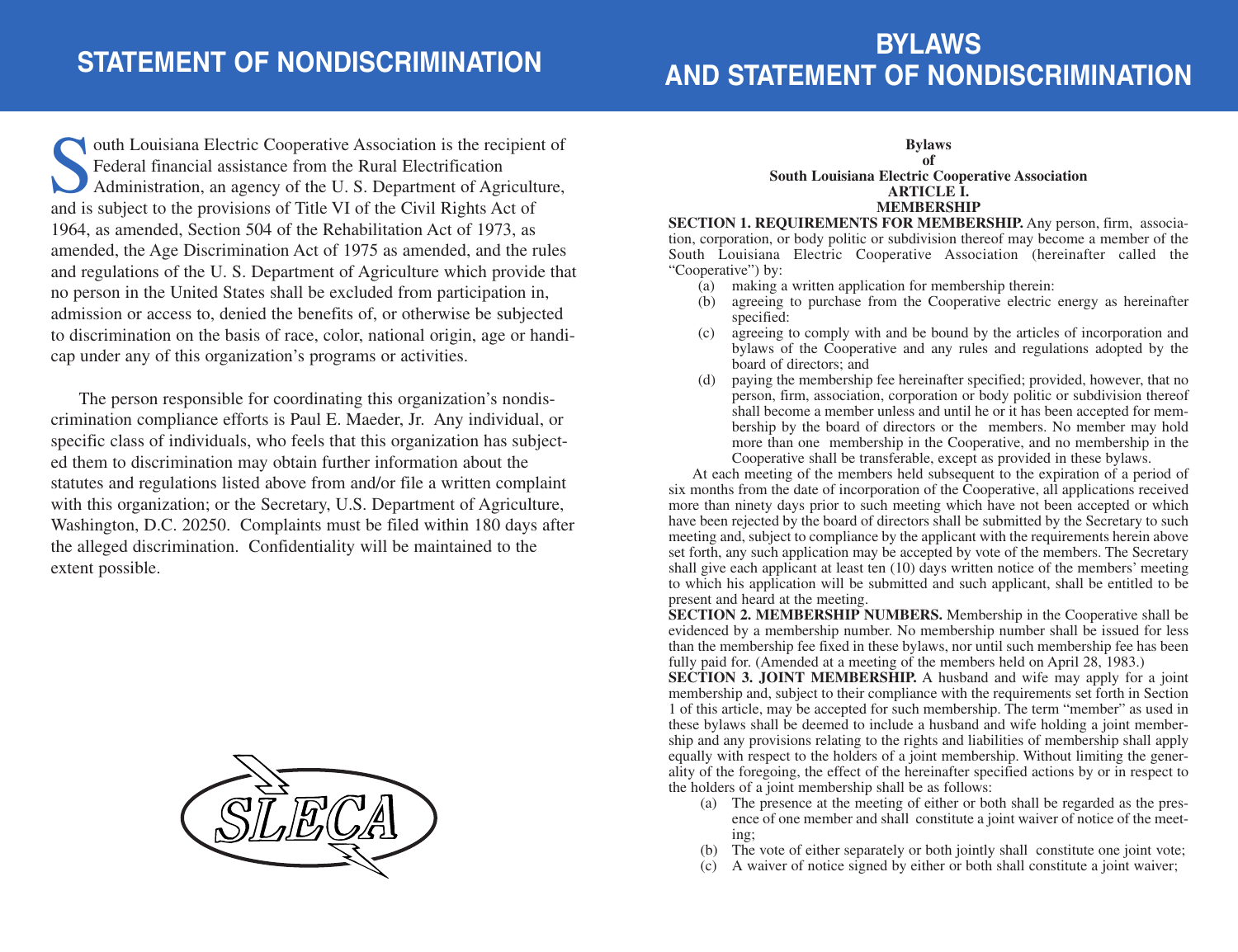- (d) Notice to either shall constitute notice to both;
- (e) Expulsion of either shall terminate the joint membership;
- (f) Withdrawal of either shall terminate the joint membership;
- (g) Either but not both may be elected or appointed as an officer or director, provided that both meet the qualifications for such office.

**SECTION 4. CONVERSION OF MEMBERSHIP.** (a) A membership may be converted to a joint membership upon written request of the holder thereof and the agreement by such holder and his or her spouse to comply with the articles of incorporation, bylaws, and rules and regulations adopted by the board of directors. (Amended at a meeting of the members held on April 28, 1983.)

(b) Upon the death of either spouse who is a party to the joint membership, such membership shall be held solely by the survivor, provided, however, that the estate of the deceased shall not be released from any debts due the Cooperative. (Amended at a meeting of the members held on April 28, 1983.)

**SECTION 5. MEMBERSHIP AND SERVICE CONNECTION FEES.** The membership fee shall be five dollars, upon the payment of which a member shall be eligible for one service connection. A service connection fee of five dollars shall be charged for each additional service connection.

**SECTION 6. PURCHASE OF ELECTRIC ENERGY.** Each member shall, as soon as electric energy shall be available, purchase from the Cooperative all electric energy used on the premises specified in his application for membership, and shall pay therefore monthly at rates which shall from time to time be fixed by the board of directors; provided, however, that the board of directors may limit the amount of electric energy which the Cooperative shall be required to furnish to any one member. It is expressly understood that amounts paid for electric energy in excess of the cost of service are furnished by members as capital and each member shall be credited with the capital so furnished as provided in these bylaws. Each member shall pay to the Cooperative such minimum amount per month regardless of the amount of electric energy consumed, as shall be fixed by the board of directors from time to time. Each member shall also pay all amounts owed by him to the Cooperative as and when the same shall become due and payable.

**SECTION 7. TERMINATION OF MEMBERSHIP.** (a) Any member may withdraw from membership upon compliance with such uniform terms and conditions as the board of directors may prescribe. The board of directors of the Cooperative may, by the affirmative vote of not less than two-thirds of all the directors, expel any member who fails to comply with any of the provisions of the articles of incorporation, bylaws or rules or regulations adopted by the board of directors, but only if such member shall have been given written notice by the Secretary of the Cooperative that such failure makes him liable to expulsion and such failure shall have continued for at least ten days after such notice was given. Any expelled member may be reinstated by vote of the board of directors or by vote of the members at any annual or special meeting. The membership of a member who for a period of six (6) months after service is available to him, has not purchased electric energy from the Cooperative, or of a member who has ceased to purchase energy from the Cooperative, shall be canceled by resolution of the board of directors.

b) Upon the withdrawal, death, cessation of existence or expulsion of a member, the membership of such member shall thereupon terminate. Termination of membership in any manner shall not release a member or his estate from any debts due the Cooperative. *(Amended at a meeting of the members held on April 28, 1983.)* 

(c) In case of withdrawal or termination of membership in any manner, the Cooperative shall repay the member the amount of the membership fee paid in cash by him, provided, however, that the Cooperative shall deduct from the amount of the membership fee the amount of any debts or obligations owing from the member to the Cooperative; and provided, further, however, that any membership fee which has been other disposition shall provide that this cooperative's rates shall immediately be reduced to be the same as the utility rates of the acquiring company;

- (c) The acquiring company, entity or group shall guarantee that not more than a total of ten per cent (10%) of the cooperative's existing employees will be laid off involuntarily for a period of five years following the sale, merger or acquisition;
- (d) The vote by the members to sell, merge or otherwise be acquired shall be in person such that no mail balloting shall be permitted unless the proposed sale, merger or other disposition is to another Louisiana electric cooperative.
- (e) The acquiring company shall honor all existing contracts of this cooperative.
- This article may be amended or deleted only by the affirmative vote of a majority of the entire membership, voting in person at either a regular or special meeting. *(Added at a meeting of the members held on April 21, 1995.)*

# **ARTICLE XIV.**

Voting by mail ballot shall no longer be permitted other than in the event of a sale, merger, or other acquisition with another Louisiana electric cooperative. As such, all reference to the mail ballot as is set forth in Article III, Section 4; Article III, Section 4(a); and Article III, Section 8, is hereby deleted and amended in the following respects:

- (a) Article III, Section 4 shall delete the sentence which states "Provided, however, that in any year in which balloting by mail is conducted, not less than 15% of the members voting by mail and those present shall constitute a quorum."
- (b) Article III, Section 4(a) is deleted in its entirety.
- (c) Article III, Section 8, the following is deleted: In the first sentence thereof, the term "or by mail ballot." There is further deleted from said section the following language: "In the event the election is to be made by mail ballot, the secretary shall enclose with the notice of the meeting a ballot which shall contain by-law changes specifying separately each change. In the event that the vote on the by-laws is being conducted by mail ballot, there shall also be enclosed a return addressed envelope, postage prepaid, so that the member may mark the ballot and mail it to the addressee shown on the envelope. Instructions shall be contained with the notice of the meeting and balloting by mail regarding the date on which the mail ballot must be returned, and such other provisions for the regulation and management of the affairs of the cooperative not inconsistent with the Electric Cooperative Act or with its articles of incorporation." *(Added at a meeting of the members held on April 21, 1995.)*

# **ARTICLE XV**

Article III, Section 2 shall be amended to state as follows:

Section 2. Special Meetings. Special meetings of the members may be called by resolution of the Board of Directors, or by 25% or more of all of the members, and it shall thereupon be the duty of the secretary to cause notice of such meeting to be given as hereinafter provided. Special meetings of the members may be held at any place within the Parish of Terrebonne, State of Louisiana, specified in the notice of the special meeting. (Added at a meeting of the members held on April 21, 1995.)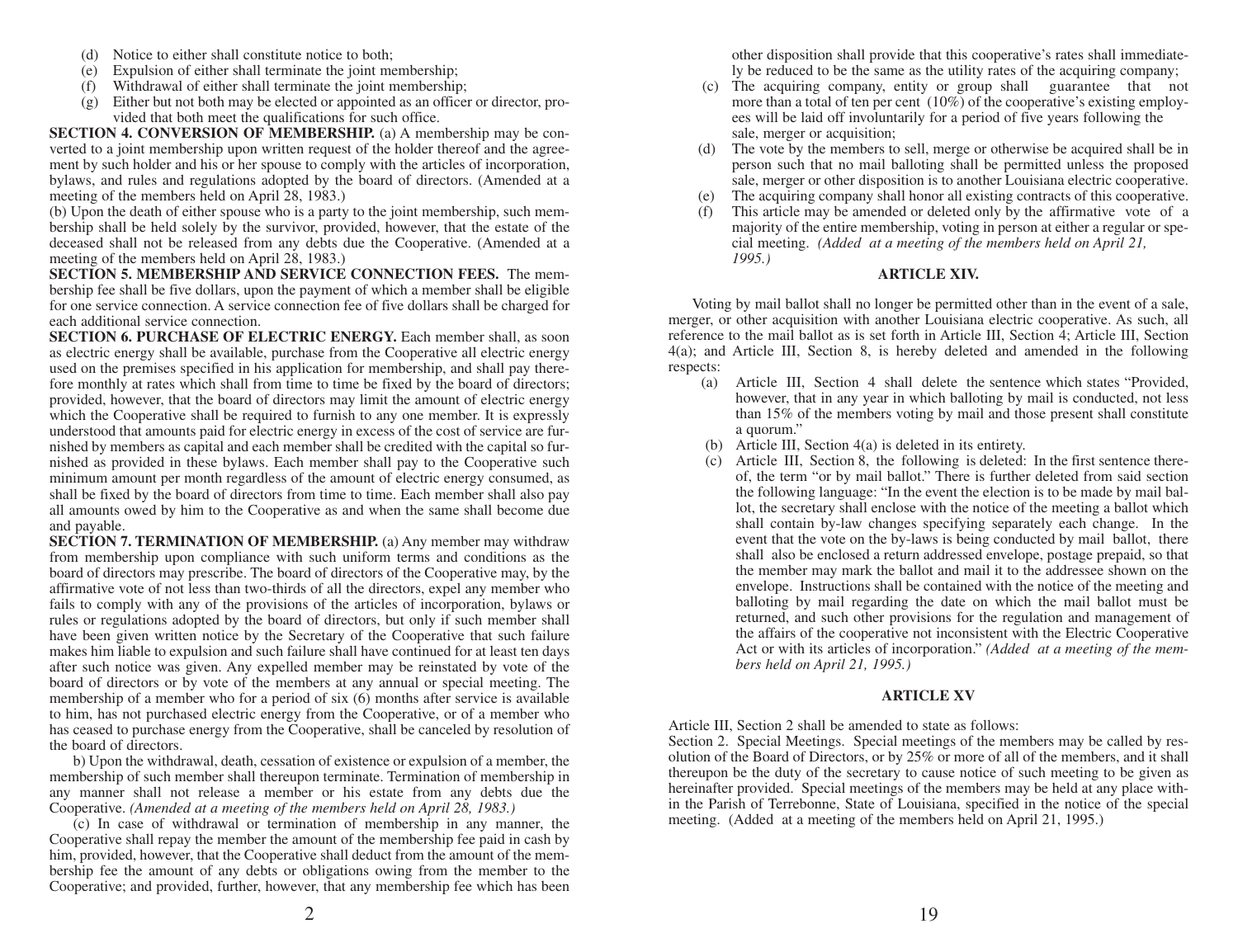among other things, and subject to applicable laws and rules and regulations of any regulatory body, shall conform to such accounting system as may from time to time be designated by the Administrator of the Rural Electrification Administration of the United States of America. The Board of Directors shall also, after the close of each fiscal year, cause to be made a full and complete audit of the accounts, books and financial condition of the Cooperative by certified public accountants as of the end of such fiscal year. Such audit reports shall be submitted to the members at the next following annual meeting.

**SECTION 5. RULES OF ORDER.** Roberts' Rules of Order shall govern the proceedings of all meetings of this Cooperative and its constituent parts, subject to the provisions of State Law and the Articles of Incorporation and these Bylaws. (Added at a special meeting of the members held on August 19, 1972).

**SECTION 6. SUBSIDIARIES.** This cooperative, acting through its board of directors, may furnish other rural community utility services that are not otherwise available on an adequate, reliable and affordable area coverage basis which are substantially similar in nature which, by way of example only, could be an entity which engages in furnishing water, wastewater and sewerage treatment facilities, cablevision services, rural or direct television, satellite television antenna dishes, telephone, natural gas and propane, internet service providers and any related such entities which generally serve the rural public and, as such, this cooperative may engage in any lawful manner in those endeavors and may become a member of or own any percentage of shares in another corporation or cooperative regardless of whether the other corporation or cooperative engages in businesses in which the electric cooperative could engage and may serve any member or person or may establish member classes with different rights and obligations regarding voting, dissolution, redemption and transfer and may elect directors to serve said subsidiary and may retain non-operating margins whether or not the subject subsidiary is subject to the control and jurisdiction of the Louisiana Public Service Commission.

## **ARTICLE XII. AMENDMENTS**

**SECTION 1.** These bylaws may be altered, amended or repealed by the members at any regular or special meeting, provided the notice of such meeting shall have contained a copy of the proposed alteration, amendment or repeal, except as herein provided.

# **ARTICLE XIII.**

No sale, mortgage, lease, merger or other disposition of all or any substantial portion of the property or assets of the cooperative to any other entity, including but not limited to investor-owned utility companies, shall be approved by the affirmative vote of less than a majority of the entire membership of the cooperative, voting in person, except as hereafter provided, at either a regular or special meeting, provided that:

- (a) The price to be paid shall be not less than the fair market value of the assets and utility customers of this cooperative, which value shall be established by two independent expert utility appraisers, said value to be determined by taking not less than the average of the two appraisals, provided that one such appraiser shall be selected by this Cooperative;
- The sale, merger or other disposition shall guarantee, by the acquiring company, entity or group that the retail rates of the cooperative shall not increase for a period of at least ten years from the date of the transaction. In the event the acquiring company is a utility whose rates are lower than this cooperative's rates, then and in that event, the terms of any sale, merger or

paid, in whole or in part, by the application of capital credited to the account of a nonmember patron as provided in these bylaws, shall be repaid to the member only in accordance with the provisions of these bylaws with respect to the retirement of patronage capital.

## **ARTICLE II. RIGHTS AND LIABILITIES OF MEMBERS**

**SECTION 1. PROPERTY INTEREST OF MEMBERS.** Upon dissolution, after (a) all debts and liabilities of the Cooperative shall have been paid, and (b) all capital furnished through patronage shall have been retired as provided in these bylaws, the remaining property and assets of the Cooperative shall be distributed among the members and former members in the proportion which the aggregate patronage of each bears to the total patronage of all members during the seven years next preceding the date of the filing of the certificate of dissolution, or, if the Cooperative shall not have been in existence for such period, during the period of its existence.

**SECTION 2. NON-LIABILITY FOR DEBTS OF THE COOPERATIVE.** The private property of the members shall be exempt from execution or other liability for the debts of the Cooperative and no member shall be liable or responsible for any debts or liabilities of the Cooperative.

#### **ARTICLE III. MEETINGS OF MEMBERS**

**SECTION 1. ANNUAL MEETINGS.** The annual meeting of members shall be held during April of each year, beginning with the year 1989, at such place in the Parish of Terrebonne, State of Louisiana, as shall be designated in the notice of the meeting, for the purpose of passing upon reports for the previous fiscal year and transacting such other business as may come before the meeting. It shall be the responsibility of the Board of Directors to make adequate plans and preparation for the annual meeting. If the day fixed for the annual meeting shall fall on a legal holiday, such meeting shall be held on the next succeeding day. Failure to hold the annual meeting at the designated time shall not work a forfeiture or dissolution of the Cooperative. *(Amended at a meeting of the membership held on April 28, 1988).* 

**SECTION 2. SPECIAL MEETINGS.** Special meetings of the members may be called by resolution of the Board of Directors, or by 25% or more of all of the members, and it shall thereupon be the duty of the secretary to cause notice of such meeting to be given as hereinafter provided. Special meetings of the members may be held at any place within the Parish of Terrebonne, State of Louisiana, specified in the notice of the special meeting. *(Amended at a meeting of the membership held on April 21, 1995.)*

**SECTION 3. NOTICE OF MEMBERS' MEETING.** Written or printed notice stating the place, day and hour of the meeting, and, in case of a special meeting or an annual meeting at which business requiring special notice is to be transacted, the purpose or purposes for which the meeting is called, shall be delivered not less than ten days nor more than twenty- five days before the day of the meeting, either personally or by mail, by or at the direction of the Secretary, or upon a default in duty by the Secretary, by the persons calling the meeting, to each member. If mailed, such notice shall be deemed to be delivered when deposited in the United States mail, addressed to the member at his address as it appears on the record of the Cooperative, with postage thereon prepaid. The failure of any member to receive notice of an annual or special meeting of the members shall not invalidate any action which may be taken by the members at such meeting.

**SECTION 4. QUORUM.** Four Hundred (400) members, or five per cent (5%) of the members, whichever shall be the lesser, shall constitute a quorum. If less than a quo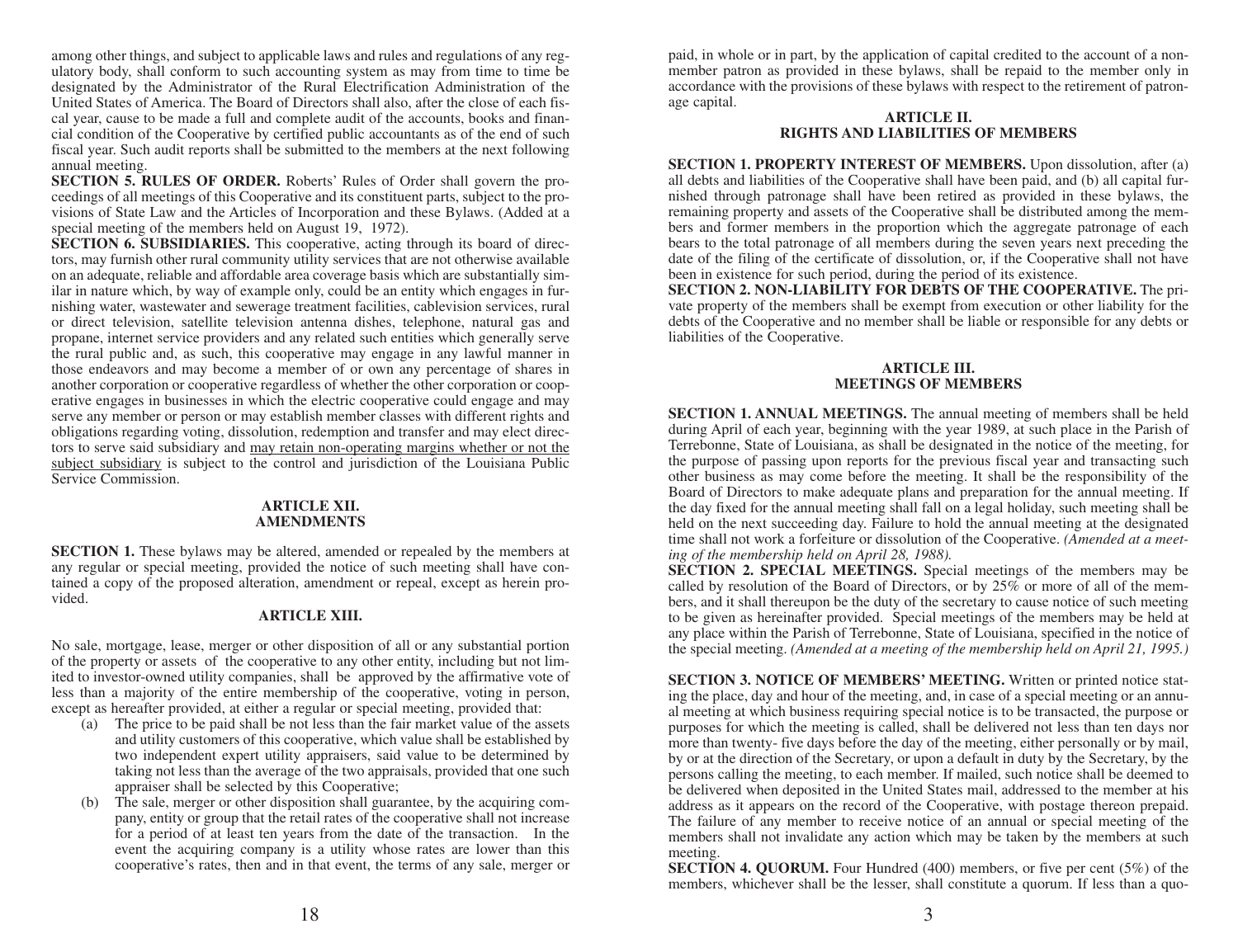rum is present at any meeting, a majority of those present in person may adjourn the meeting from time to time without further notice, provided that the Secretary shall notify any absent members of the time and place of such adjourned meeting. (Amended by resolution of the Board of Directors on October 19, 1982, pursuant to L.R.S. 12:408; and became effective on October 29, 1982. Amended at a meeting of the membership held on April 21, 1995. See Article XIV a.)

**SECTION 4** (A) Deleted by amendment of the membership held on April 21, 1995. (See Article XIV b)

**SECTION 5. VOTING.** Each member shall be entitled to only one vote upon each matter submitted to a vote at a meeting of the members. All questions shall be decided by a vote of a majority of the members voting thereon in person, except as otherwise provided herein.

**SECTION 6. PROXIES.** At all meetings of members, a member may only vote in person. Voting by proxy is hereby prohibited. Only the president, officer or manager of a corporation may vote for the corporation at a meeting of the members. Any employee of the corporation may vote for the corporation as authorized by corporate resolution of the Board of Directors. This resolution must be adopted within ninety (90) days prior to the meeting. *(Amended at a meeting of the membership held on May 29, 1986.)* 

**SECTION 7. ORDER OF BUSINESS.** The order of business at the annual meeting of the members and, so far as possible, at all other meetings of the members, shall be essentially as follows; except as otherwise determined by the members at such meeting:

- 1. Report on the number of members present in person in order to determine the existence of a quorum.
- 2. Reading of the notice of the meeting and proof of the due publication or mailing thereof, or the waiver or waivers of notice of the meeting as the case may be.
- 3. Reading of unapproved minutes of previous meetings of the members and the taking of necessary action thereon.
- 4. Presentation and consideration of reports of officers, directors and committees.
- 5. Unfinished business.
- 6. New business.
- 7. Adjournment.

In the event of a lack of a quorum at the annual meeting, other business not requiring a vote of the general membership may be conducted. Nothing contained herein shall affect the rights of district members set forth in Article IV, Section 4 (A). (Amended at a meeting of the membership held on April 28, 1988).

**SECTION 8. VOTING ON BYLAW AMENDMENTS.** In the event there are bylaw changes to be adopted by the Cooperative, such bylaw changes can be adopted at any special meeting or at the annual meeting. Not less than ten days before an annual or special meeting of the members at which bylaws are to be voted upon the secretary of the Cooperative shall mail to each member a list of the bylaws to be changed and the changes. This list may be included with the notice of the meeting. *(Added at a meeting of the membership held on May 29, 1986.) (Amended at a meeting of the membership held on April 21, 1995. See Article XIV c.)*

#### **ARTICLE IV. DIRECTORS**

**SECTION 1. GENERAL POWERS.** The business and affairs of the Cooperative shall be managed by a board of nine directors which shall exercise all of the powers of the Cooperative except such as are by law, the articles of incorporation or these bylaws, conferred upon or reserved to the members.

America Reconstruction Finance Corporation, or any other agency or instrumentality of the Federal Government, and to authorize the making and issuance of bonds, notes or other evidences of indebtedness, secured or unsecured, for money so borrowed and to secure the payment of such bonds, notes or other evidences of indebtedness, by mortgage or mortgages or deed or deeds or trust upon, or the pledge of, or other lien upon any or all of the property assets, rights, privileges, liabilities, franchises, and permits of the Cooperative whether acquired or to be acquired and wherever situated, all upon such terms and conditions as the Board of Directors shall determine. Provided further that no change shall be made in this Article (Article VIII) of the bylaws unless made at a regular or special meeting of the members and approved by two-thirds of the entire membership of the Cooperative present and voting in person. *(Amended at a meeting of the members held on April 28, 1983.)* 

# **ARTICLE IX. SEAL**

The corporate seal of the Cooperative shall be in the form of a circle and shall have inscribed thereon the name of the Cooperative and the words "Corporate Seal State of Louisiana."

# **ARTICLE X. FINANCIAL TRANSACTIONS**

**SECTION 1. CONTRACTS.** Except as otherwise provided in these bylaws, the Board of Directors may authorize any officer or officers, agent or agents to enter into any contract or execute and deliver any instrument in the name and on behalf of the Cooperative, and such authority may be general or confined to specific instances.

**SECTION 2. CHECKS, DRAFTS, ETC.** All checks, drafts or other orders for the payment of money, and all notes, bonds or other evidences of indebtedness issued in the name of the Cooperative shall be signed by such officer or officers, agent or agents, employee or employees of the Cooperative and in such manner as shall from time to time be determined by resolution of the Board of Directors.

**SECTION 3. DEPOSITS.** All funds of the Cooperative shall be deposited from time to time to the credit of the Cooperative in such bank or banks as the Board of Directors may select.

**SECTION 4. FISCAL YEAR.** The fiscal year of the Cooperative shall begin on the first day of January of each year and shall end on the thirty first day of December of each year.

# **ARTICLE XI. MISCELLANEOUS**

# **SECTION 1.Deleted by a vote of the members on April 17, 1998.**

**SECTION 2. WAIVER OF NOTICE.** Any member or director may waive in writing any notice of a meeting required to be given by these bylaws. The attendance of a member or director at any meeting shall constitute a waiver of notice of such member or director, except in case a member or director shall attend a meeting for the express purpose of objecting to the transaction of any business on the grounds that the meeting has not been lawfully called or convened.

**SECTION 3. RULES & AND REGULATIONS.** The Board of Directors shall have power to make and adopt such rules and regulations, not inconsistent with the law, the articles of incorporation or these bylaws, as it may deem advisable for the management of the business and affairs of the Cooperative.

**SECTION 4. ACCOUNTING SYSTEM AND REPORTS.** The Board of Directors shall cause to be established and maintained a complete accounting system which,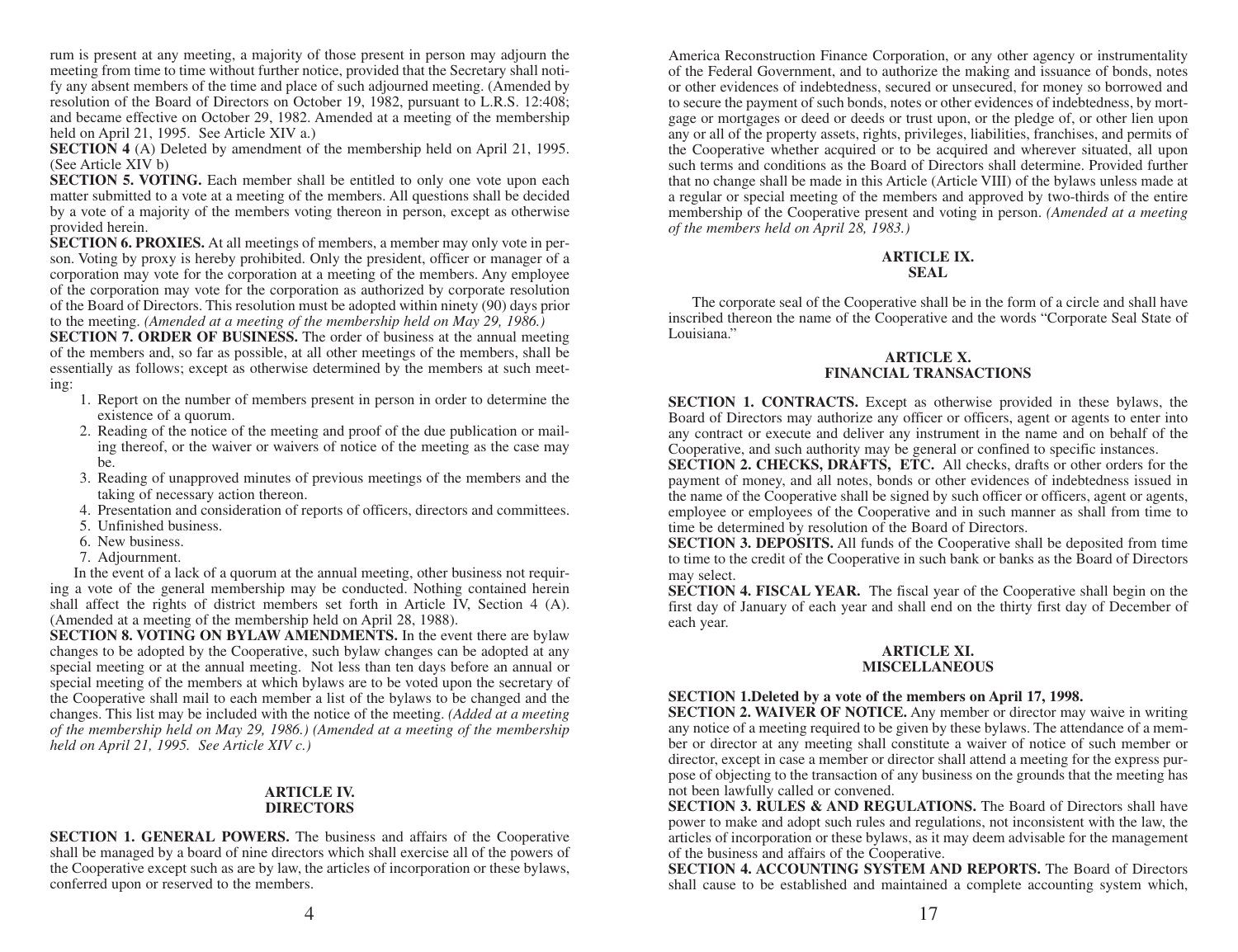the oldest outstanding capital credits as hereinabove provided. (Amended at a meeting of the membership held on April 28, 1988. )

In the event of dissolution or liquidation of the Cooperative, after all outstanding indebtedness of the Cooperative shall have been paid, outstanding capital credits shall be retired without priority on a pro rata basis before any payments are made on account of property rights of members. If, at any time prior to dissolution or liquidation, the Board of Directors shall determine that the financial condition of the Cooperative will not be impaired thereby, the capital then credited to the patrons' accounts may be retired in full or in part. Any such retirements of capital shall be made in order of priority according to the year in which the capital was furnished and credited, the capital first received by the Cooperative being first retired.

Capital credited to the account of each patron shall be assignable only on the books of the Cooperative pursuant to written instruction from the assignor and only to successors in interest or successors in occupancy in all or a part of such patron's premises served by the Cooperative unless the Board of Directors, acting under policies of general application, shall determine otherwise.

Notwithstanding any other provision of these bylaws, the Board of Directors, at its discretion, shall have the power at any time upon the death of any patron, if the legal representatives of his estate shall request in writing that the capital credited to any such patron be retired prior to the time such capital would otherwise be retired under the provisions of these bylaws, to retire capital credited to any such patron immediately upon such terms and conditions as the Board of Directors, acting under policies of general application, and the legal representatives of such patron's estate shall agree upon; provided, however, that the financial condition of the Cooperative will not be impaired thereby.

The patrons of the Cooperative, by dealing with the Cooperative, acknowledges that the terms and provisions of the articles of incorporation and bylaws shall constitute and be a contract between the Cooperative and each patron, and both the Cooperative and the patrons are bound by such contract, as fully as though each patron had individually signed a separate instrument containing such terms and provisions. *(Amended at a meeting of the members held on April 25, 1985.)* 

**SECTION 3. Deleted by a vote of the members on April 17, 1998.**

#### **ARTICLE VIII. DISPOSITION OF PROPERTY**

The Cooperative may not sell, mortgage, lease or otherwise dispose of or encumber any of its property other than:

- (A) Property which, in the judgment of the Board of Directors neither is nor will be necessary or useful in operating and maintaining the Cooperative's system and facilities; provided, however, that all sales of such property shall not in any one year exceed in value ten percent (10%) of the value of all of the property of the Cooperative;
- (B) Services of all kinds, including electric energy;
- (C) Personal property acquired for resale;
- (D) Merchandise;

unless such sale, mortgage, lease or otherwise disposition is authorized at a meeting of the members by the affirmative vote of not less than a majority of the entire membership of the Cooperative and the notice of such proposed sale, mortgage, lease or other disposition shall have been contained in the notice of the meeting; provided, however, that notwithstanding anything herein contained, the Board of Directors, without the consent or vote of the members of the Cooperative or any part hereof, shall have full power and authority to borrow money from the National Rural Utilities Cooperative Finance Corporation, New Orleans Bank for Cooperatives, the United States of **SECTION 2. VOTING DISTRICTS.** The territories served or to be served by the Cooperative shall be divided into nine (9) districts and each district shall be represented by one (1) director. The nine (9) districts shall be as follows: *(Amended at a meeting of the membership held on May 29, 1986.)* 

#### **District 1**

Beginning at the centerline of St. Louis Bayou and St. Louis Canal; thence in a southerly direction along the centerline of the St. Louis Canal to its intersection with the centerline of Bayou Terrebonne; thence in a southeasterly direction along the centerline of Bayou Terrebonne to its intersection with the centerline of Company Canal; thence northerly along the centerline of the Company Canal to its intersection with the Lafourche-Terrebonne Parish line; thence southeasterly along the Lafourche-Terrebonne Parish line to the Gulf of Mexico; thence along the Louisiana coast line to the Lafourche-Jefferson Parish line to the intersection of this line with the Lafourche-St. Charles Parish line in Lake Salvador; thence in a northwesterly direction along the Lafourche-St. Charles Parish line to its intersection with the centerline of U.S. Highway 90; thence in a southwesterly direction along the centerline of U.S. Highway 90 to its junction with the centerline of LA Highway 3199; thence in a southwesterly direction along the centerline of LA Highway3199 to its intersection with the centerline of Bayou Lafourche; thence in a westerly direction along the centerline of Bayou Lafourche to its intersection with the centerline of LA Highway 3198; thence in a southwesterly direction along the centerline of LA 3198 to its intersection with the centerline of U.S. Highway 90; thence in a southwesterly direction along the centerline of LA Highway 182 to its intersection with the centerline of the Hollywood Canal; thence in a northwesterly direction along the centerline of the Hollywood Canal to its intersection with a projected line of the westernmost property line of Brien's Trailer Park; thence in a southwesterly direction along the westernmost property line of Brien's Trailer Park to its intersection with the centerline of LA Highway 316; thence in a southeasterly direction along the centerline of LA Highway 316 to its intersection with the centerline of LA Highway182; thence in a southwesterly direction along the centerline of LA Highway 182 to its intersection with the centerline of the St. Louis Bayou; thence in a northwesterly direction along the centerline of the St. Louis Bayou to its intersection with the centerline of the St. Louis Canal which is the point of the beginning.

#### **District 2**

Beginning a the intersection of Bayou Black and the centerline of Tiger Bayou in Gibson; thence proceeding in a northerly direction along the centerline of Tiger Bayou to its first intersection with the centerline of the Southern Pacific Railroad; thence proceeding in a southwesterly line extending due north from the intersection of LA Hwy 20 and LA Hwy 182 (formerly known as U.S. Hwy 90) thence due north along said prolongation to its intersection with the Terrebonne-Lafourche Parish line; thence proceeding in an easterly direction along said parish line to its intersection with the centerline of the Southern Pacific Railroad; thence proceeding in a northeasterly direction along the centerline of the Southern Pacific Railroad to its intersecton with the centerline of the St. Louis Bayou in Devil Swamp in Schriever; thence proceeding in a southeasterly direction along the centerline of the St. Louis Bayou to its intersection with the centerline of LA Highway 316; thence proceeding in an easterly, and then southeasterly direction along the centerline of LA Highway 316 to its intersection with the projected centerline of Mac Lane; thence proceeding in a southwesterly direction along the centerline of Mac Lane to its projected intersection with the centerline of the St. Louis Bayou; thence proceeding in a southeasterly direction along the centerline of the St. Louis Bayou to its intersection with the southwesterly prolongation of the centerline of the unnamed street serving Little Cajun Trailer Park; thence in a southwesterly direction to the intersection of the centerline of LA Highway 311 and the centerline of Bull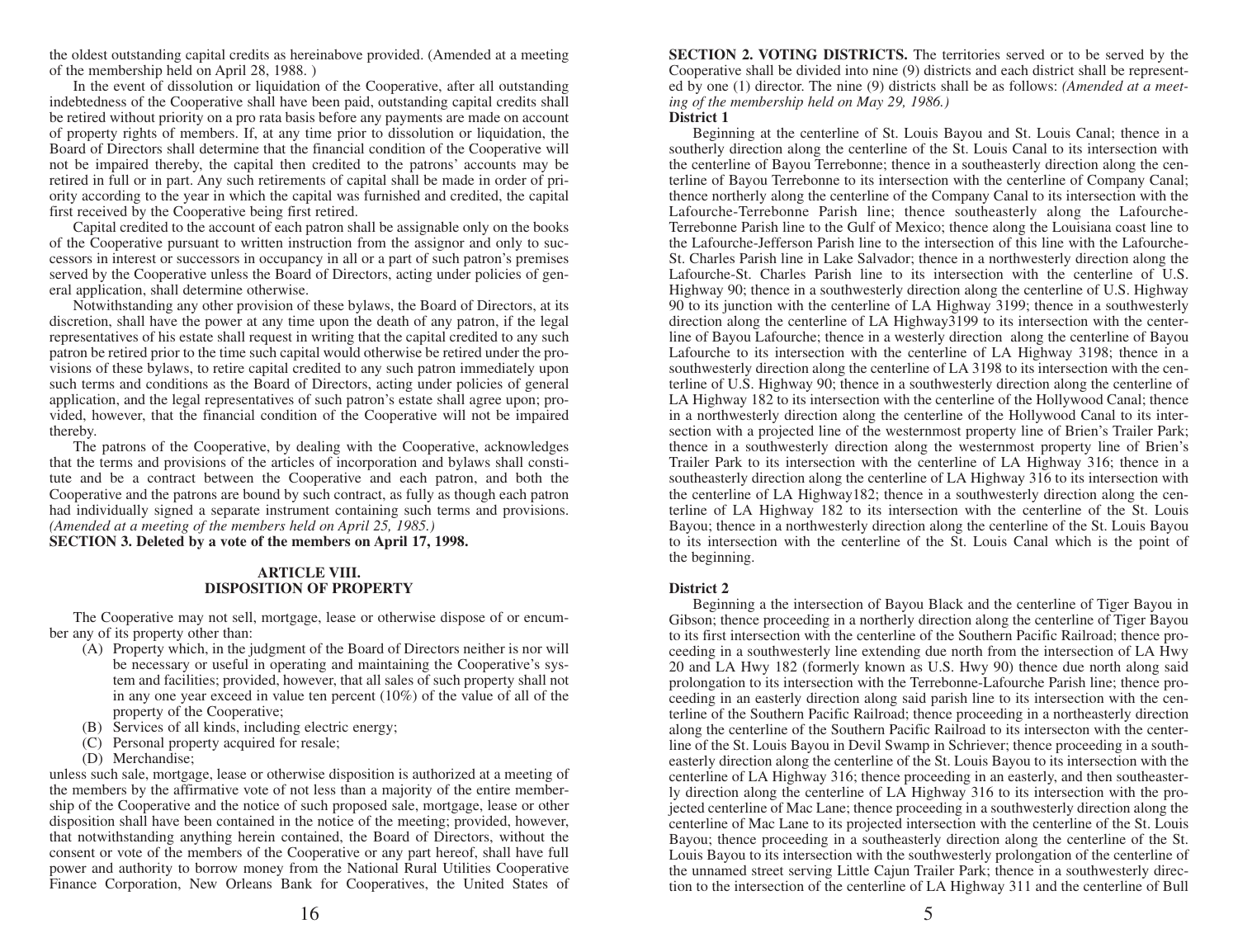Run Road; thence in a southerly direction to the intersection of the centerline of Savanne Road and the centerline of the Hanson Canal; thence in a northwesterly direction along the centerline of Hanson canal to its intersection with the centerline of Bayou Black in the community of Humphreys; thence in a northwesterly and then southerly direction along the centerline of Bayou Black to its intersection with the centerline of Tiger Bayou, which is the point of beginning.

# **District 3**

Beginning at the intersection of the line dividing Lafourche Parish and St. Charles Parish and the centerline of U.S. Highway 90 in the town of Des Allemands; thence proceeding in a southwesterly direction along the centerline of U.S. Highway 90 to its junction with the centerline of LA Highway 3199; thence proceeding in a southwesterly direction along the centerline of LA Highway 3199 to its intersection with the centerline of Bayou Lafourche; thence proceeding in a westerly direction along the centerline of Bayou Lafourche to its intersection with the centerline of LA Highway 3198; thence proceeding in a southwesterly direction along the centerline of LA Highway 3198 to its intersection with the centerline of U.S. Highway 90; thence proceeding in a southwesterly direction along the centerline of LA Highway 182 to its intersection with the centerline of the Hollywood Canal; thence proceeding in a northwesterly direction along the centerline of the Hollywood Canal to its intersection with a projected line of the westernmost property line of Brien's Trailer Park; thence proceeding in a southwesterly direction along the westernmost property line of Brien's Trailer Park to its intersection with the centerline of LA Highway 316; thence proceeding in a southeasterly direction along the centerline of LA Highway 316 to its intersection with the centerline of LA Highway 182; thence proceeding in a southwesterly direction along the centerline of LA Highway 182 to its intersection with the centerline of the St. Louis Bayou; thence proceeding in a northwesterly direction along the centerline of the St. Louis Bayou to its intersection with the projected centerline of Mac Lane; thence proceeding in a northeasterly direction along the centerline of Mac Lane to its intersection with the centerline of LA Highway316; thence proceeding in a northwesterly, then westerly direction along the centerline of LA Highway 316 to its intersection with the centerline of the St. Louis Bayou; thence proceeding in a northwesterly direction along the centerline of the St. Louis Bayou to its intersection with the centerline of the Southern Pacific Railroad in Devil Swamp near the community of Schriever; thence in a southwesterly direction along the centerline of the Southern Pacific Railroad to its intersection with the centerline of LA Highway 20; thence proceeding in a northerly direction along the centerline of LA Highway 20 and where divided, along the centerline of the eastern portion of LA 20, to its intersection with the centerline of Bayou Lafourche; thence proceeding in an easterly direction to the intersection of the St. Charles Parish and Lafourche lines and U.S. Highway 90, which is the point of beginning.

# **District 4**

Beginning at a point where the centerline of the Houma Navigation Canal enters Terrebonne Bay; thence in a northerly direction along the centerline of the Houma Navigation Canal to its intersection with the prolongation of the southern-most boundary line of the Ashland North Subdivision; thence easterly along said prolongation to its intersection with the Lafourche-Terrebonne Parish line; thence in a southerly direction along said parish line to its intersection with the easternmost part of Timbalier Island; thence in a northwesterly direction to the point of beginning. *(Amended by the Board of Directors at a regular board meeting held July 10, 1995 and July 31, 2000.)*

# **District 5**

Beginning at the point where the Houma Navigation Canal enters Terrebonne Bay; thence in a northerly direction along the centerline of the Houma Navigation Canal to

in the name of the Cooperative in such bank as shall be selected in accordance with the provisions of these bylaws; and

(c) in general, perform all the duties incident to the office of Treasurer and such other duties as from time to time may be assigned to him by the Board of Directors.

**SECTION 8. MANAGER.** The Board of Directors may appoint a manager who may be, but who shall not be required to be, a member of the Cooperative. The manager shall perform such duties and shall exercise such authority as the Board of Directors may from time to time vest in him.

**SECTION 9. BONDS OF OFFICERS.** The Treasurer and any other officer or agent of the Cooperative charged with responsibility for the custody of any of its funds or property shall give bond in such sum and with such surety as the Board of Directors shall determine. The Board of Directors in its discretion may also require any other officer, agent or employee of the Cooperative to give bond in such amount and with such surety as it shall determine.

**SECTION 10. COMPENSATION**. The powers, duties and compensation of officers, agents and employees shall be fixed by the Board of Directors, subject to the provisions of these bylaws with respect to compensation for directors and close relatives of directors.

**SECTION 11. REPORTS.** The officers of the Cooperative shall submit at each annual meeting of the members reports governing the business of the Cooperative for the previous fiscal year. Such reports shall set forth the condition of the Cooperative at the close of such fiscal year.

#### **ARTICLE VII. NON-PROFIT OPERATION**

**SECTION 1. INTEREST OR DIVIDENDS ON CAPITAL PROHIBITED.** The Cooperative shall at all times be operated on a cooperative non-profit basis for the mutual benefit of its patrons. No interest or dividends shall be paid or payable by the Cooperative on any capital furnished by its patrons.

**SECTION 2. PATRONAGE CAPITAL IN CONNECTION WITH FURNISHING ELECTRIC ENERGY.** In the furnishing of electric energy, the Cooperative's operations shall be so conducted that all patrons will, through their patronage, furnish capital for the Cooperative. In order to induce patronage and to assure that the Cooperative will operate on a non-profit basis, the Cooperative is obligated to account on a patronage basis to all its patrons for all amounts received and receivable from the furnishing of electric energy in excess of operating costs and expenses properly chargeable against the furnishing of electric energy. All such amounts in excess of operating costs and expenses at the moment of receipt by the Cooperative are received with the understanding that they are furnished by the patrons as capital. The Cooperative is obligated to pay by credits to a capital account for each patron all such amounts in excess of operating costs and expenses. The books and records of the Cooperative shall be set up and kept in such a manner that at the end of each fiscal year the amount of capital, if any, so furnished by each patron is clearly reflected and credited in an appropriate record to the capital account of each patron, and the Cooperative shall, within a reasonable time after the close of the fiscal year, notify each patron of the amount of capital so credited to his account. All such amounts credited to the capital account of any patron shall have the same status as though they had been paid to the patron in cash in pursuance of a legal obligation to do so and the patron had then furnished the Cooperative corresponding amounts for capital, provided, however, that beginning with the year 1989, cash made available for retirement in any year may be used to retire capital furnished by all patrons during the most recent fiscal year subject to the requirement that at least fifty (50%) per cent of such cash shall be applied to the retirement of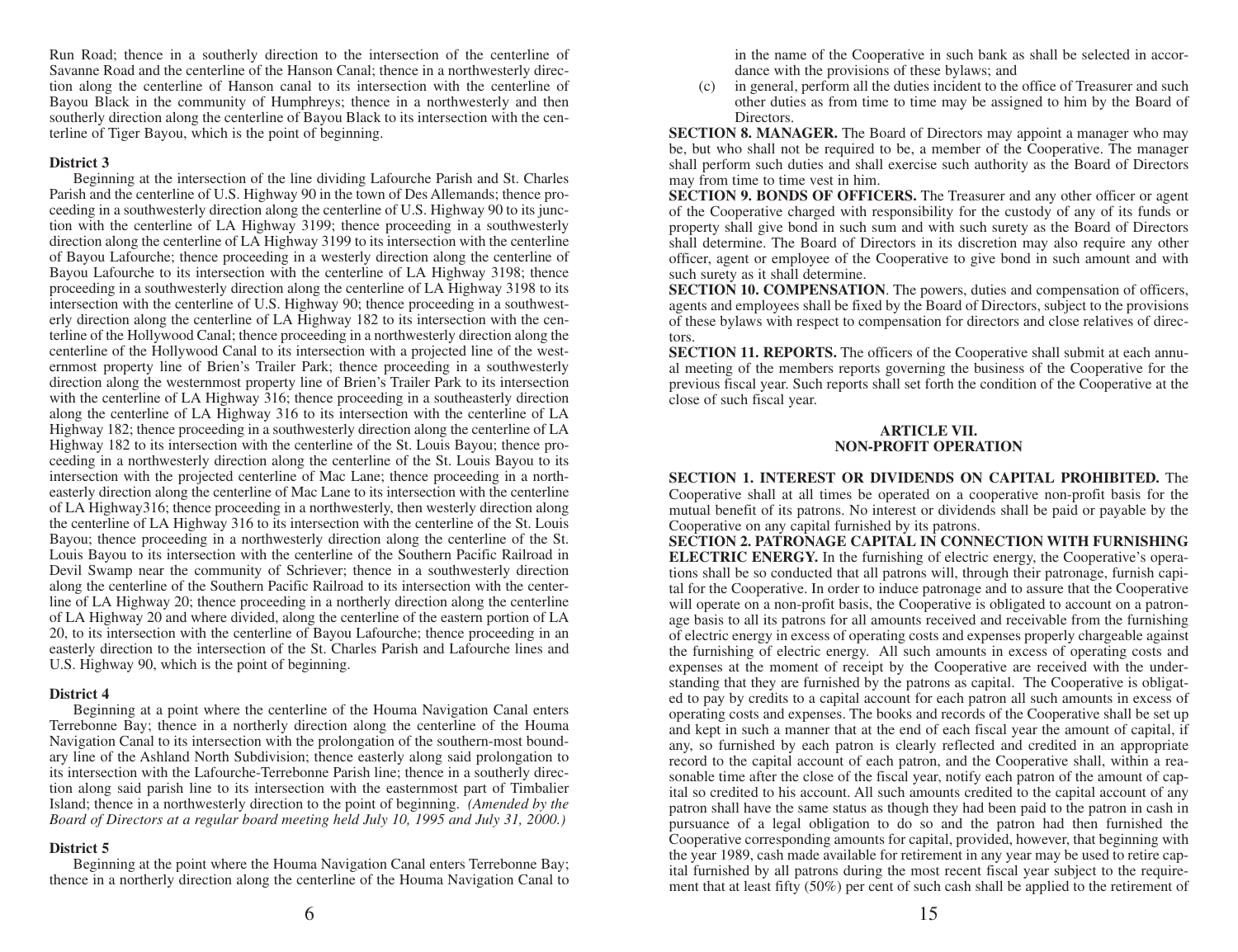Board of Directors whenever in its judgment the best interest of the Cooperative will be served thereby. In addition any member of the Cooperative may bring charges against an officer and by filing with the Secretary such charges in writing together with a petition signed by ten per centum of the members may request the removal of such officer. The officer against whom such charges have been brought shall be informed in writing of the charges at least ten days prior to the board meeting at which the charges are to be considered and shall have an opportunity at the meeting to be heard in person or by counsel and to present evidence in respect of the charges; and the person or persons bringing the charges against him shall have the same opportunity. In the event the board does not remove such officer, the question of his removal shall be considered and voted upon at the next meeting of the members.

**SECTION 4. PRESIDENT.** The President shall:

- (a) be the principal executive officer of the Cooperative, and unless otherwise determined by the members of the Board of Directors, shall preside at all meetings of the members and the Board of Directors;
- (b) sign any deeds, mortgages, deeds of trust, notes, bonds, contracts or other instruments authorized by the Board of Directors to be executed, except in cases in which the signing and execution thereof shall be expressly delegated by the Board of Directors or by these bylaws, to some other officer or agent of the Cooperative, or shall be required by law to be otherwise signed or executed.
- (c) in general perform all duties incident to the office of President and such other duties as may be prescribed by the Board of Directors from time to time. *(Amended at a meeting of the members held on April 28, 1983.)*

**SECTION 5. VICE PRESIDENT.** In the absence of the President, or in the event of his inability or refusal to act, the Vice President shall perform the duties of the President, and when not acting, shall have all the powers of and be subject to all the restrictions upon the President. The Vice President shall also perform such other duties as from time to time may be assigned to him by the Board of Directors.

**SECTION 6. SECRETARY.** The Secretary shall:

- (a) keep the minutes of the meetings of the members and of the Board of Directors in one or more books provided for that purpose;
- (b) see that all notices are duly given in accordance with these bylaws or as required by law;
- be custodian of the corporate records and of the seal of the Cooperative and affix the seal of the Cooperative to all documents, the execution of which on behalf of the Cooperative under its seal is duly authorized in accordance with the provisions of these bylaws;
- (d) keep a register of the names and post office addresses of all members;
- (e) have general charge of the books of the Cooperative;
- (f) keep on file at all times a complete copy of the articles of incorporation and bylaws of the Cooperative containing all amendments thereto (which copy shall always be open to the inspection of any member) and at the expense of the Cooperative, forward a copy of the bylaws and of all amendments thereto to each member; and
- (g) in general perform all duties incident to the office of Secretary and such other duties as from time to time may be assigned to him by the Board of Directors. *(Amended at a meeting of the members held on April 28, 1983.)*

# **SECTION 7. TREASURER.** The Treasurer shall:

- (a) have charge and custody of and be responsible for all funds and securities of the Cooperative;
- (b) be responsible for the receipt of and the issuance of receipts for all moneys due and payable to the Cooperative and for the deposit of all such moneys

its intersection with the prolongation of the southern-most boundary line of the Ashland North Subdivision; thence easterly along said prolongation to its intersection with the Lafourche-Terrebonne Parish line; thence northerly along said parish line to its intersection with the centerline of Company Canal; thence southerly along Company Canal to its intersection with the center line of Bayou Terrebonne; thence westerly along Bayou Terrebonne to its intersection with the prolongation of Thompson Road; thence southwesterly along said prolongation to its intersection with Houma Navigational Canal; thence northerly to the centerline of the Intracoastal Waterway; thence in a westerly direction along the centerline of the Intracoastal Waterway to its intersection with the Assumption-Terrebonne Parish line; thence in a southwesterly direction along the Assumption- Terrebonne Parish line and then along the Terrebonne-St.Mary Parish line to the Gulf of Mexico; thence in an easterly direction along the southern Louisiana coast line to the western-most edge of Terrebonne Bay; thence in a northerly direction along the western edge of Terrebonne Bay to the centerline of the Houma Navigation Canal, which is the point of beginning. *(Amended at a meeting of the membership held on May 29, 1986 and by the Board of Directors at a regular board meeting held on July 31, 2000.)*

# **District 6**

Beginning at the intersection of the centerline of Bull Run Road and the centerline of LA Highway 311; thence in a southerly direction to a point on the centerline of Savanne Road where a line extended from the point of beginning to the intersection of the centerline of Savanne Road and the centerline of Hanson Canal first crosses Savanne Road; thence in a northeasterly direction along the centerline of Savanne Road to its intersection with the centerline of Ouiski Bayou; thence in a southeasterly direction along the centerline of Ouiski Bayou to its intersection with the centerline of Bayou Cane; thence in an easterly and southerly direction along the centerline of Bayou Cane to its intersection with the centerline of Little Bayou Black; thence along the centerline of Little Bayou Black to its intersection with a prolongation of the westernmost boundary line of Southdown Industrial Park; thence in a southerly direction along said prolongated line to the southernmost boundary of Southdown Industrial Park; thence in a southeasterly direction along the southern boundary line of Southdown Industrial Park to its intersection with the westernmost boundary line of Hollywood Fields subdivision; thence in a southerly direction along the westernmost boundary line of Hollywood Fields subdivision to the southernmost boundary of said subdivision; thence in a southeasterly direction along said southern boundary line to the easternmost boundary line of said subdivision; thence in a northerly direction along the easternmost boundary of said subdivision to the intersection of said boundary and a line connecting the intersection of the centerline of Hanson Canal and the centerline of Savanne Road with the intersection of LA Highway 311 and the centerline of St. Charles Street extension; thence in an easterly direction along said line to the intersection of the centerline of LA Highway 311 and the centerline of St. Charles Street extension; thence southwesterly along the centerline of St. Charles Street Extension to its intersection with the prolongation of the western-most boundary of Mulberry Subdivision; thence in a southerly direction along said prolongated line to its intersection with the centerline of the Intracoastal Waterway; thence along the centerline of the Intracoastal Waterway to its intersection with the centerline of the Houma Navigation Canal; thence southerly along the centerline of the Houma Navigation Canal to its intersection with the prolongation of the centerline of Thompson Road; thence easterly along said prolongated line to its intersection with the centerline of Bayou Terrebonne; thence in a northwesterly direction along the centerline of Bayou Terrebonne to its intersection with the centerline of the St. Louis Canal; thence in a northerly direction along the centerline of said canal to its intersection with the centerline of St. Louis Bayou; thence in a northwesterly direction along the centerline of St.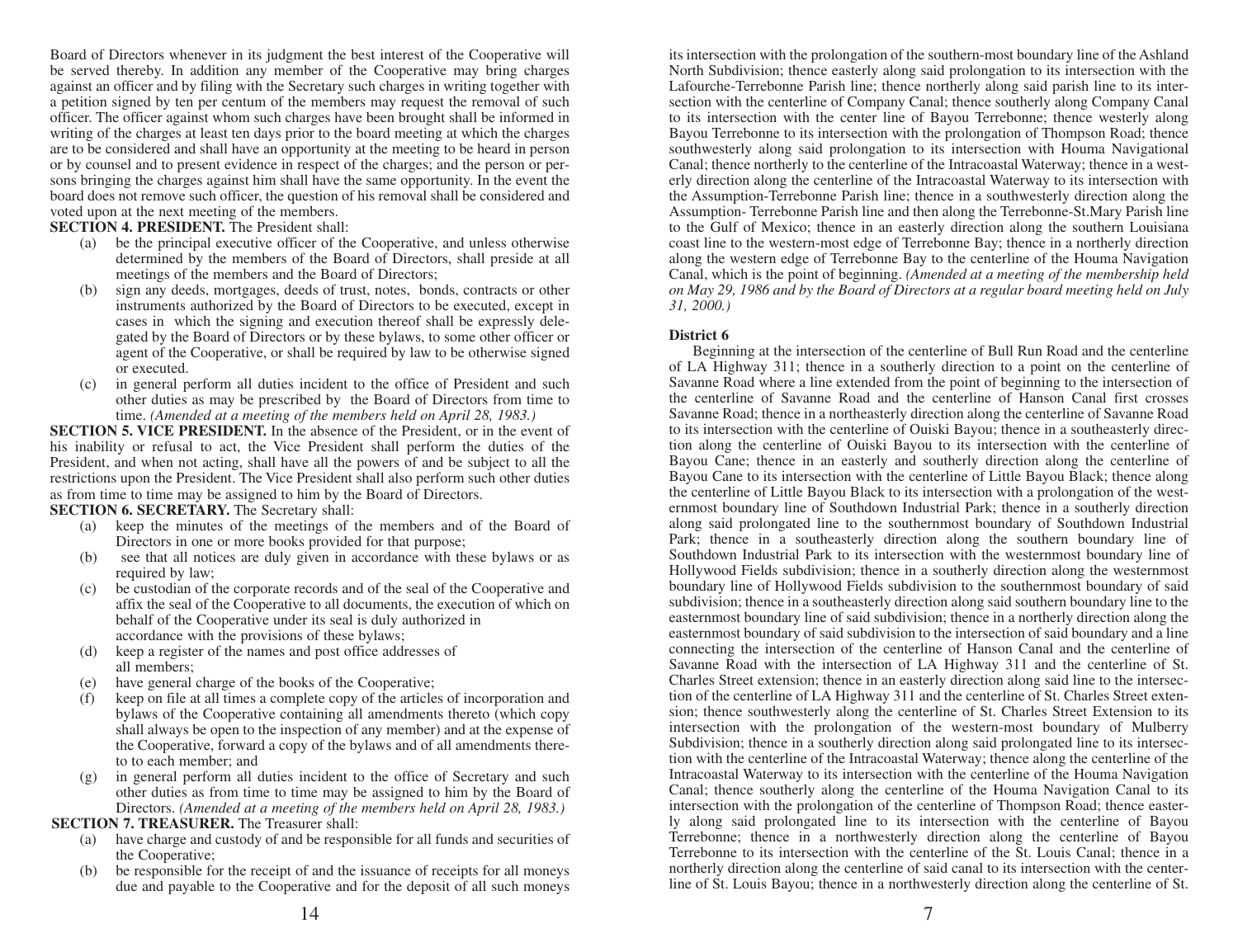Louis Bayou to its intersection with the prolongation of the centerline of Kajun Street (in Little Cajun Trailer Park); thence proceeding in a southwesterly direction to the point of beginning. *(Amended by the Board of Directors at a regular board meeting held on July 10, 1995 and February 2, 1998.)*

#### **District 7**

Beginning at the intersection of the centerline of Bayou Black and the prolongation of the southernmost property line of Oak Forest Blvd. Subdivision; thence in a southwesterly direction along said prolongation to its intersection with the centerline of Bayou Cocodrie in Gibson, thence in a westerly direction along centerline of Bayou Cocodrie to its intersection with the centerline of Bayou black; thence in a southerly direction along the centerline of Bayou Black to its intersection with the centerline of the Intracoastal Waterway; thence in an easterly direction along the centerline of the Intracoastal Waterway to its intersection with the southerly prolongation of the westernmost boundary of Mulberry Subdivision; thence in a northerly direction along said prolongated line to its intersection with the centerline of St. Charles Street Extension; thence northeasterly along the centerline of St. Charles Street Extension to its intersection with the centerline of LA Hwy 311; thence westerly along a line connecting the intersection of the centerline of St. Charles Street Extension and the centerline of LA Hwy 311 with the intersection of the centerline of Hanson canal and the centerline of Savanne Road to said line's intersection with the easternmost boundary line of Hollywood Fields Subdivision; thence in a southerly direction along said boundary line to the southernmost boundary of said subdivision; thence in a westerly direction along said southernmost boundary line to its intersection with the western boundary of Hollywood Fields Subdivision; thence northerly along said western boundary to its intersection with the southernmost boundary of Southdown Industrial Park; thence westerly along said southernmost boundary to the western boundary of Southdown Industrial Park; thence in a northerly direction along said boundary to its prolongated intersection with the centerline of Little Bayou Black; thence in a westerly direction along the centerline of Little Bayou Black to its intersection with the centerline of Bayou Cane; thence along the centerline of said bayou to its intersection with the centerline of Ouiski Bayou; thence along the centerline of Ouiski Bayou to its intersection with the centerline of Savanne Road; thence southerly along said centerline to its intersection with a line drawn between the intersection of the centerline of Bull Run Road and the centerline of LA Highway 311 and the intersection of the centerline of Savanne Road and the centerline of Hanson Canal; thence southerly along said line to its intersection with Hanson Canal; thence in a northwesterly and then southerly direction along the centerline of Hanson Canal to its intersection with the centerline of Bayou Black; thence westerly along the centerline of Bayou Black to its intersection with the prolongation of the southernmost property line of Oak Forest Blvd. Subdivision which is the point of Beginning.

# **District 8**

Beginning at the intersection of the centerline of Bayou Lafourche and the centerline of LA Highway 20; thence proceeding in a southerly direction along the centerline of LA Highway 20 and where divided along the centerline of the eastern portion of LA Highway 20 to its intersection with the centerline of the Southern Pacific Railroad; thence proceeding in a westerly direction along the centerline of the Southern Pacific Railroad to its intersection with the Lafourche-Terrebonne Parish line; thence proceeding west along said parish line to its intersection with a line extending due north from the intersection of LA Hwy. 20 and LA Hwy. 182 (formerly known as U.S. Hwy. 90); thence due south along said prolongation to its intersection with the centerline of the Southern Pacific railroad; thence westerly along the centerline of the Southern Pacific Railroad to its intersection with the southerly prolongation of the easternmost boundreceive compensation for serving the Cooperative, unless the payment and amount of compensation shall be specifically authorized by a vote of the members or the service by such director or close relative shall have been certified by the Board of Directors as an emergency measure. *(Amended at a meeting of the membership held on May 29, 1986.)* 

# **ARTICLE V. MEETlNGS OF DlRECTORS**

**SECTION 1. REGULAR MEETING.** A regular meeting of the Board of Directors shall be held without notice, immediately after and at the same place as the annual meeting of the members. A regular meeting of the Board of Directors shall be held monthly at such time and place within the area served by the Cooperative as the Board of Directors may provide by resolution. Such regular monthly meeting may be held without notice other than such resolution fixing the time and place thereof. *(Amended at a meeting of the members held on April 26, 1984.)*

**SECTION 2. SPECIAL MEETlNG.** Special meetings of the Board of Directors may be called by the President or by any three directors, and it shall thereupon be the duty of the Secretary to cause notice of such meeting to be given as hereinafter provided. The President or the directors calling the meeting shall fix the time and place (which shall be within the area served by the Cooperative) for the holding of the meeting. *(Amended at a meeting of the members held on April 26, 1984.)*

**SECTlON 3. NOTlCE OF DlRECTORS MEETlNGS.** Written notice of the time, place and purpose of any special meeting of the Board of Directors shall be delivered to each director not less than five days previous thereto either personally or by mail, and or at the direction of the Secretary, or upon a default in duty by the Secretary, by the President or the directors calling the meeting. If mailed, such notice shall be deemed to be delivered when deposited in the United States mail addressed to the director at his address as it appears on the records of the Cooperative, with postage thereon prepaid.

**SECTION 4. QUORUM.** A majority of the Board of Directors shall constitute a quorum, provided, that if less than such a majority of the directors is present at said meeting, a majority of the directors present may adjourn the meeting from time to time; and provided further, that the Secretary shall notify any absent directors of the time and place of such adjourned meeting. The act of a majority of the directors present at a meeting at which a quorum is present shall be the act of the Board of Directors.

## **ARTlCLE VI. OFFICERS**

**SECTlON 1. NUMBER.** The officers of the Cooperative shall be a President, Vice President, Secretary, Treasurer and such other officers as may be determined by the Board of Directors from time to time. The offices of the Secretary and the Treasurer may be held by the same person.

**SECTION 2. ELECTION AND TERM OF OFFICE.** The officers shall be elected by ballot, annually by and from the Board of Directors at the meeting of the Board of Directors held immediately after the annual meeting of the members. If the election of officers shall not be held at such meeting, such election shall be held as soon thereafter as conveniently may be. Each officer shall hold office until the first meeting of the Board of Directors following the next succeeding annual meeting of the members or until his successor shall have been elected and shall have qualified. A vacancy in any office shall be filled by the Board of Directors for the unexpired portion of the term. **SECTION 3. REMOVAL OF OFFICERS AND AGENTS BY DIRECTORS.** Any

officer or agent elected or appointed by the Board of Directors may be removed by the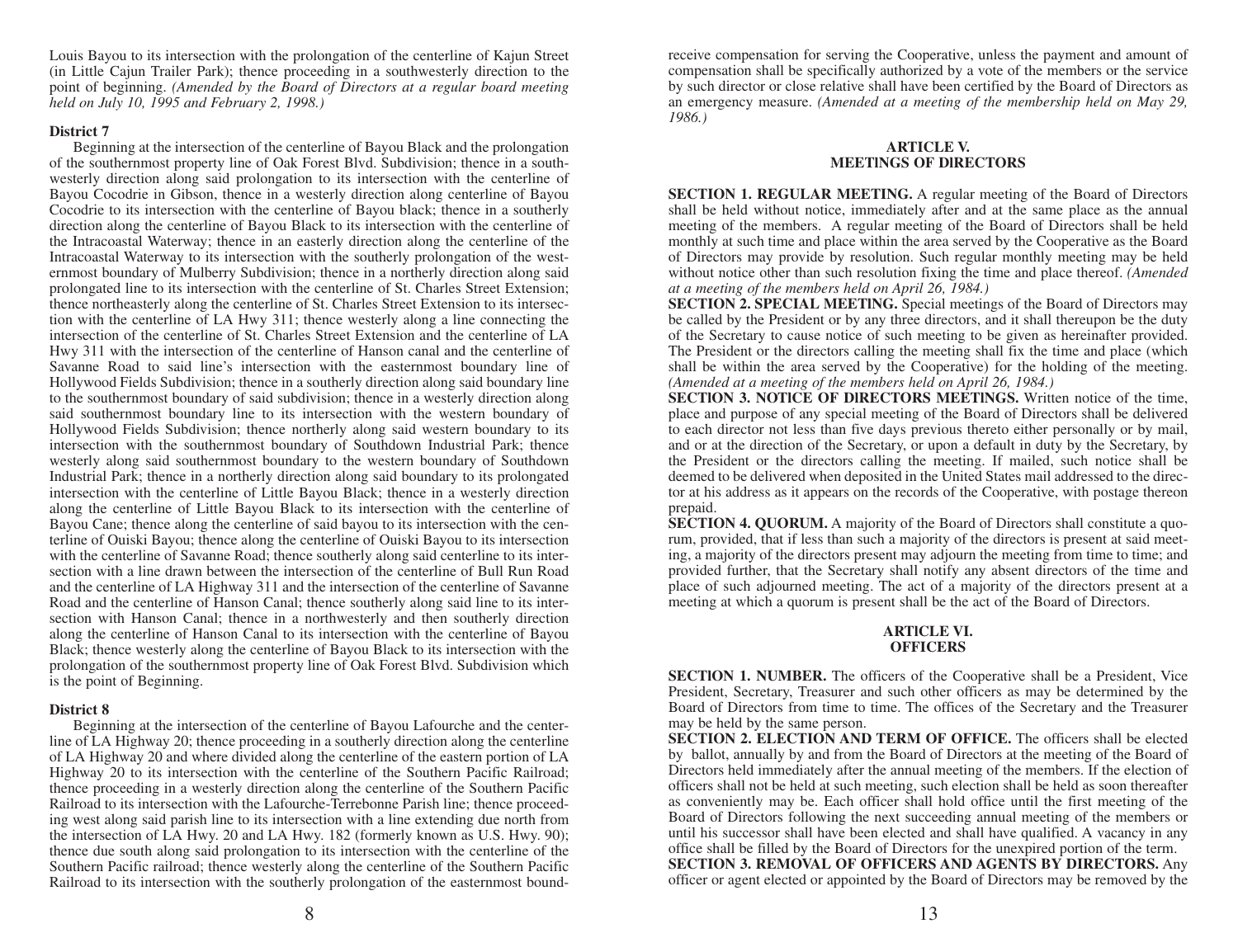two candidates receive the same number of votes, there shall be a second election between the top two candidates. In the event of another tie, the Board of Directors shall select a director from among said candidates who were tied. In the event there are only two candidates and there is a tie, there shall be no second election and the Board of Directors shall select the director from among said candidates who were tied. *(Amended at a meeting of the membership held on May 29, 1986.)* 

**SECTION 4(D). PENALTIES FOR VIOLATING THE VOTING PROCEDURES ESTABLISHED BY THESE BYLAWS AND THE BOARD OF DIRECTORS.** Any employee of this Cooperative who violates any of the election procedures established by these bylaws and by the Board of Directors shall be discharged from his employment. Any member of this Cooperative who violates any of the election procedures established by these bylaws and by the Board of Directors may be terminated in his membership after a hearing concerning the charges against him before the Board of Directors. Any member may bring charges against another member for violation of election rules. Thereafter the accused member shall be informed in writing of the charges at least ten days prior to the hearing before the Board of Directors at which the charges are to be considered and shall have an opportunity to be heard in person or by counsel and to present evidence in his own behalf.

The question of whether or not to terminate the membership for violation of the election rules shall be voted on by the Board of Directors, and any decision made by the Board of Directors may be appealed to the membership at either the annual or special meeting. *(Amended at a special meeting of the members held on August 19, 1971.)*  **SECTION 5. REMOVAL OF DIRECTORS BY MEMBERS.** Any member may bring charges against a director and, by filing with the Secretary such charges in writing together with a petition signed by at least five per centum of the members, may request the removal of such director by reason thereof. Such director shall be informed in writing of the charges at least ten days prior to the meeting of the members at which the charges are to be considered and shall have an opportunity at the meeting to be heard in person or by counsel and to present evidence in respect of the charges; and the person or persons bringing the charges against him shall have the same opportunity. The question of the removal of such director shall be considered and voted upon at a meeting of the members and any vacancy created by such removal may be filled by vote of the members at such meeting without compliance with the foregoing provisions with respect to nominations.

**SECTION 6. VACANCIES.** Subject to the provisions of these bylaws with respect to the filling of vacancies caused by the removal of Directors by the members, or removal for any other reason whereby a vacancy occurs, that vacancy, on the Board of Directors of this Cooperative, shall be filled by the existing Board appointing a qualified member to fill the unexpired term until the next annual meeting or until the next district election at which the vacancy could be filled. In the event of a lack of quorum at the next annual meeting, or the next district meeting, whichever the case may be, the Board of Directors may reappoint the same member or any member of its choosing to serve until the next annual meeting, or until the next district meeting at which there is an election which will fill the subject vacancy at which a quorum will be present. *(Amended at a meeting of the membership held on April 28, 1988).* 

**SECTION 7. PER DIEM & EXPENSES.** Directors shall, as determined by resolution of the Board of Directors, receive on a per diem basis, a fixed fee for attending meetings and committee meetings of the Board of Directors. Directors may also receive insurance benefits as approved by the Board of Directors. Directors shall also receive advancement or reimbursement of any travel and out-of-pocket expenses actually, necessarily and reasonably incurred, which expenses shall be authorized by the Board of Directors in advance of being incurred. No director shall receive compensation for serving the Cooperative in any other capacity, nor shall any close relative of a director ary of Wildwood Subdivision; thence in a northerly direction along said prolongated line to its intersection with the centerline of LA Highway 662; thence in a southwesterly direction along the centerline of LA Highway 662 to its intersection with the centerline of LA Highway 663; thence west to the St. Martin-St. Mary Parish line in Lake Palourde; thence in a westerly direction along said parish line to its intersection with the prolongation of the easternmost boundary of Section 6, T16S-R13E; thence in a southerly direction along said line to its intersection with the southern shore of Lake Palourde, where said section line becomes the corporate limits of the City of Morgan City; thence in a southerly then southeasterly direction along the corporate limit of the City of Morgan City to its (or its prolongation's) intersection with the centerline of the Intracoastal Waterway; thence south to the St. Mary-Terrebonne Parish line; thence proceeding in a southwesterly direction along the St. Mary-Terrebonne Parish line to its intersection with the centerline of the Lower Atchafalaya River in Sweetbay Lake; thence proceeding in a northerly direction along the centerline of the Lower Atchafalaya River through Berwick Bay to its intersection with the centerlines of Stouts Pass, Drew Pass and the Intracoastal Waterway (Alternate Route); thence proceeding in an easterly and then northerly direction along the centerline of the Intracoastal Waterway (Alternate Route) to its intersection with the southwesterly projection of the centerline of an unnamed road in Section 18, T14S-R13E serving Adam's Boat Landing; thence in an easterly direction to the point of beginning. *(Amended by the Board of Directors at a regular board meeting held on July 10, 1995 and July 31, 2000.)* 

## **District 9**

Beginning at the intersection of the centerline of LA Highway 662 and the centerline of LA Highway 663; thence west to the St. Martin-St. St. Mary Parish line in Lake Palourde; thence in a westerly direction along said parish line to its intersection with the prolongation of the easternmost boundary of Section 6, T16S-R13E; thence in a southerly direction along said prolongated line to its intersection with the southern shore of Lake Palourde where said section becomes the corporate limit of the City of Morgan City; thence in a southerly then southeasterly direction along the corporate limit of the City of Morgan City to its (or its prolongation's) intersection with the centerline of the Intracoastal Waterway; thence south to the St. Mary-Terrebonne Parish line; thence proceeding in a northeasterly direction along said parish line to its intersection with the centerline of the Intracoastal Waterway; thence proceeding in an easterly direction along the centerline of the Intracoastal Waterway to its intersection with the centerline of Bayou Black; thence in a northerly direction along the centerline of Bayou Black to its intersection with the centerline of Bayou Cocodrie; thence in an easterly direction along the centerline of Bayou Cocodrie to its intersection with the southwesterly prolongation of the southernmost property line of Oak Forest Blvd. Subdivision; thence in a northeasterly direction along said prolongated line to its intersection with the centerline of Bayou Black; thence in a northwesterly direction along the centerline of Bayou Black to its intersection with the centerline of Tiger Bayou in Gibson; thence in a northerly direction along the centerline of Tiger Bayou to its first intersection with the centerline of the Southern Pacific Railroad; thence proceeding in a southwesterly direction along the centerline of the Southern Pacific Railroad to its intersection with the southerly prolongated centerline of the Union Oil Canal Road; thence proceeding in a northerly direction along said prolongated line to its intersection with the centerline of LA Highway 662; thence in a southwesterly direction along the centerline of LA Highway 662 to its intersection with the centerline of LA Highway 663 which is the point of beginning.

**SECTION 2(A). REAPPORTIONMENT.** All districts shall be reapportioned so that they contain within 25% of the average district membership in accordance with the dis